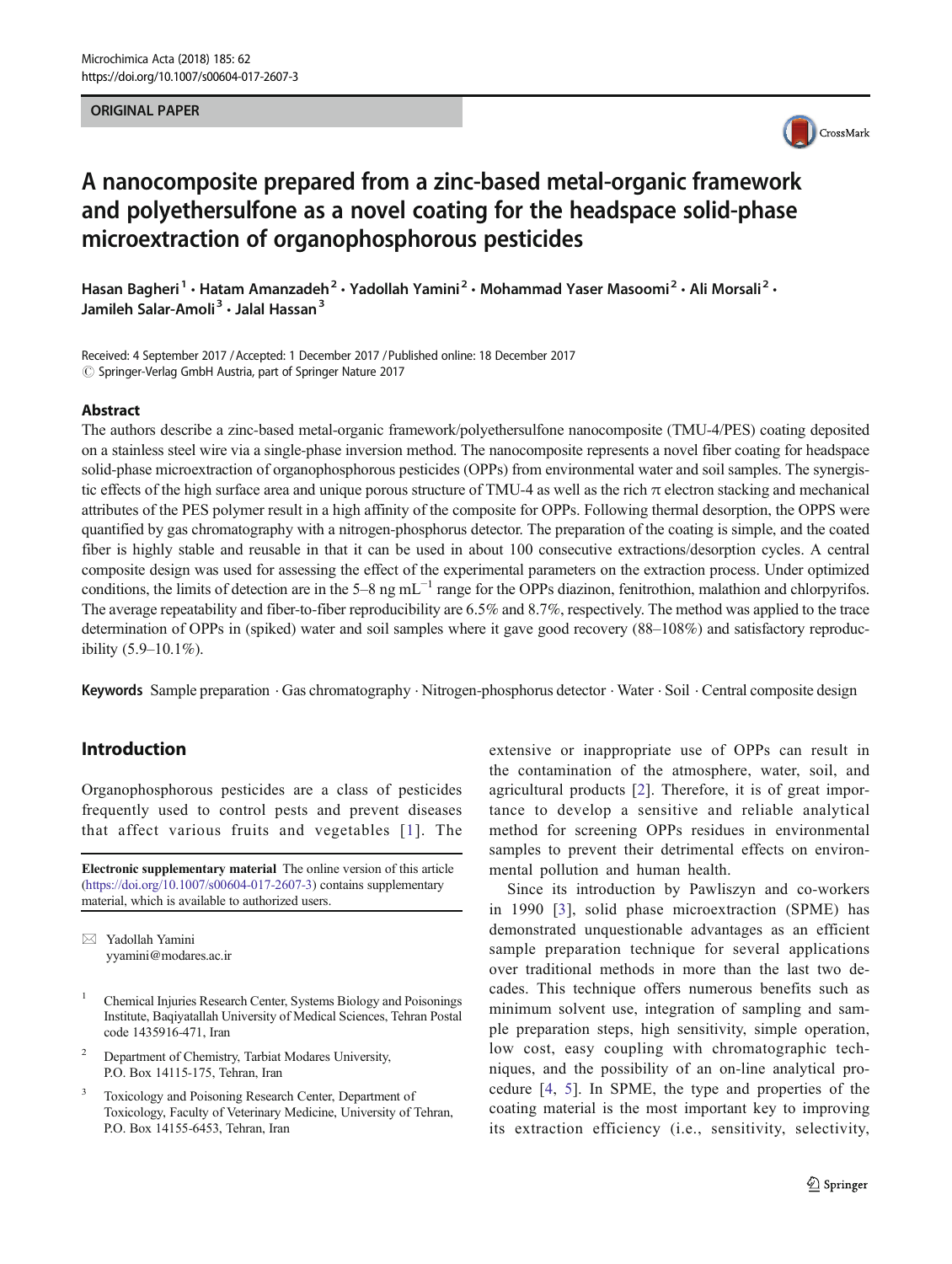repeatability, and reproducibility) [\[6](#page-6-0)]. Although during the last years several different commercial SPME fibers have been supplied to the market. Unfortunately, they have some drawbacks such as fragility, significant batch-to-batch variation, and limited sorption capacity. Thus, many researchers have focused on developing various novel home-made SPME fiber coatings with high extraction efficiency, high thermal and chemical stability, and low cost using novel preparation procedures and new sorbent materials. Most of the sorbents developed for SPME include liquid/polymeric ionic liquids [[7](#page-6-0), [8\]](#page-6-0), metal/metal oxide nanoparticles [[9](#page-6-0), [10](#page-6-0)], carbon-based nanomaterials (e.g., carbon nanotubes and graphene) [\[11](#page-6-0), [12\]](#page-6-0), conducting polymers [[13](#page-6-0)], and molecularly imprinted polymers [[14\]](#page-6-0). Also, to obtain a robust and uniform coating with a controllable thickness, different coating techniques, such as physical coating, sol-gel technique, chemical bonding and electrochemical procedures, have been successfully employed for the preparation of SPME fiber coatings [\[15](#page-6-0)–[19\]](#page-6-0).

Metal-organic frameworks (MOFs), which are composed of metal ions and organic linkers, are an intriguing class of hybrid materials that have received great attention owing to their impressive structural properties. The most remarkable structural features of MOFs are the ultrahigh porosity (up to 90% free volume) and extremely high surface area (up to more than 5000 m<sup>2</sup> g<sup>-1</sup>), which play an important role in functional applications, typically in hydrogen storage, gas separation, sensing, and catalysis [\[20\]](#page-6-0). Also, these unusual features have made MOFs an attractive choice for being applied to adsorption, especially in sample pretreatments [\[21](#page-6-0)–[23\]](#page-6-0). Despite the remarkable advances in MOFs, the main issue in their application as the sorbent phase in SPME is associated with the coating procedure where the preparation of MOFs on fiber and conditioning of SPME fiber are time-consuming.

Here, a quick phase inversion process was applied to prepare the composite coating involving zinc metalorganic framework (TMU-4) and polyethersulfone on the unbreakable metallic substrate. Typically, this technique provides a useful approach for coating the polyethersulfone polymer/nanoparticles composites as the sorbent material for SPME directly on the SS wire. In addition, the method offers the advantages of a quick way for the preparation of fibers because the coating process is only based on physical phase inversion method and involves no chemical reaction. Furthermore, the composite film surrounding the SS wire is slightly shrunk during the drying process, resulting in a coating that covers the fiber tightly. The prepared SPME coating was applied for the extraction of ultra-trace amounts of organophosphorous pesticides from water and soil samples.

## **Experimental**

#### Reagents and materials

Zinc acetate  $(Zn(OAc))$  and 4,4'-oxybis(benzoic acid) (H2oba) were obtained from Merck Company (Darmstadt, Germany, [www.merckmillipore.com](http://www.merckmillipore.com)). The ligand 4-bpdb (1,4-bis(4-pyridyl)-2,3-diaza-1,3- butadiene) was prepared by the reported method [[24\]](#page-6-0). The OPPs standards of diazinon, fenitrothion, malathion, and chlorpyrifos were purchased from Sigma-Aldrich (St. Louis, MO, USA, [www.sigmaaldrich.](http://www.sigmaaldrich.com) [com](http://www.sigmaaldrich.com)). Polyethersulfone (PES) was purchased from BASF (Ludwigshafen, Germany, [www.basf.com](http://www.basf.com)). All of the organic solvents such as methanol and acetone were of HPLC-grade and obtained from Sigma-Aldrich. The ultrapure water was prepared by a model Aqua Max-Ultra Youngling ultra-pure water purification system (Dongan-gu, South Korea, [eng.younglin.com](http://eng.younglin.com)). 5 mg of each analyte (OPPs) was dissolved in 5.0 mL HPLC grade methanol to prepare a standard solution of 1000 mg  $L^{-1}$  and working standard solutions were prepared daily by appropriately diluting the stock solution in methanol. All solutions were stored at 4 °C protected from light.

## Apparatus

Gas chromatographic measurements were performed on Varian CP-3800 gas chromatograph equipped with a nitrogen phosphorus detector and a split/splitless injector. The CP-Sil 8CB Varian wall coated fused silica capillary column (30 m ×  $0.25$  mm i.d., film thickness 1.0  $\mu$ m) was used for all chromatographic separations. The injector was operated in the splitless mode and was maintained at 220 °C. The detector temperature was held at 300 °C. High purity nitrogen ( $\geq$ 99.999%) was used as the carrier gas at the constant flow rate of 1.2 mL min−<sup>1</sup> . The oven temperature was initially set at 70 °C for 2 min, ramped at 5 °C min<sup>-1</sup> to 200 °C, and then increased by 10 °C min−<sup>1</sup> to 280 °C, at which it was held for 10 min. The flow rate of the makeup gas (nitrogen) was 25 mL min−<sup>1</sup> for NPD. AVarian Workstation 5 software was used for data collection and processing. Scanning electron microscope (SEM) model Mira3 LM Tescan (Brno, Czech Republic) was used to evaluate the surface morphology of the nanocomposite fiber coatings. The thermal behavior of the coatings was measured on a TGA-STA 1500, from Rheometric Scientific STA (Los Angeles, CF, USA) at a rate of 10  $^{\circ}$ C min<sup>-1</sup> in a static atmosphere of argon.

## Fabrication of TMU-4/PES nanocomposite coated SPME fiber

TMU-4  $({[Zn_2(oba)_2(4-bpdb)]}.2DMF\}n)$  was synthesized according to previously reported method [[24](#page-6-0)]. Briefly, it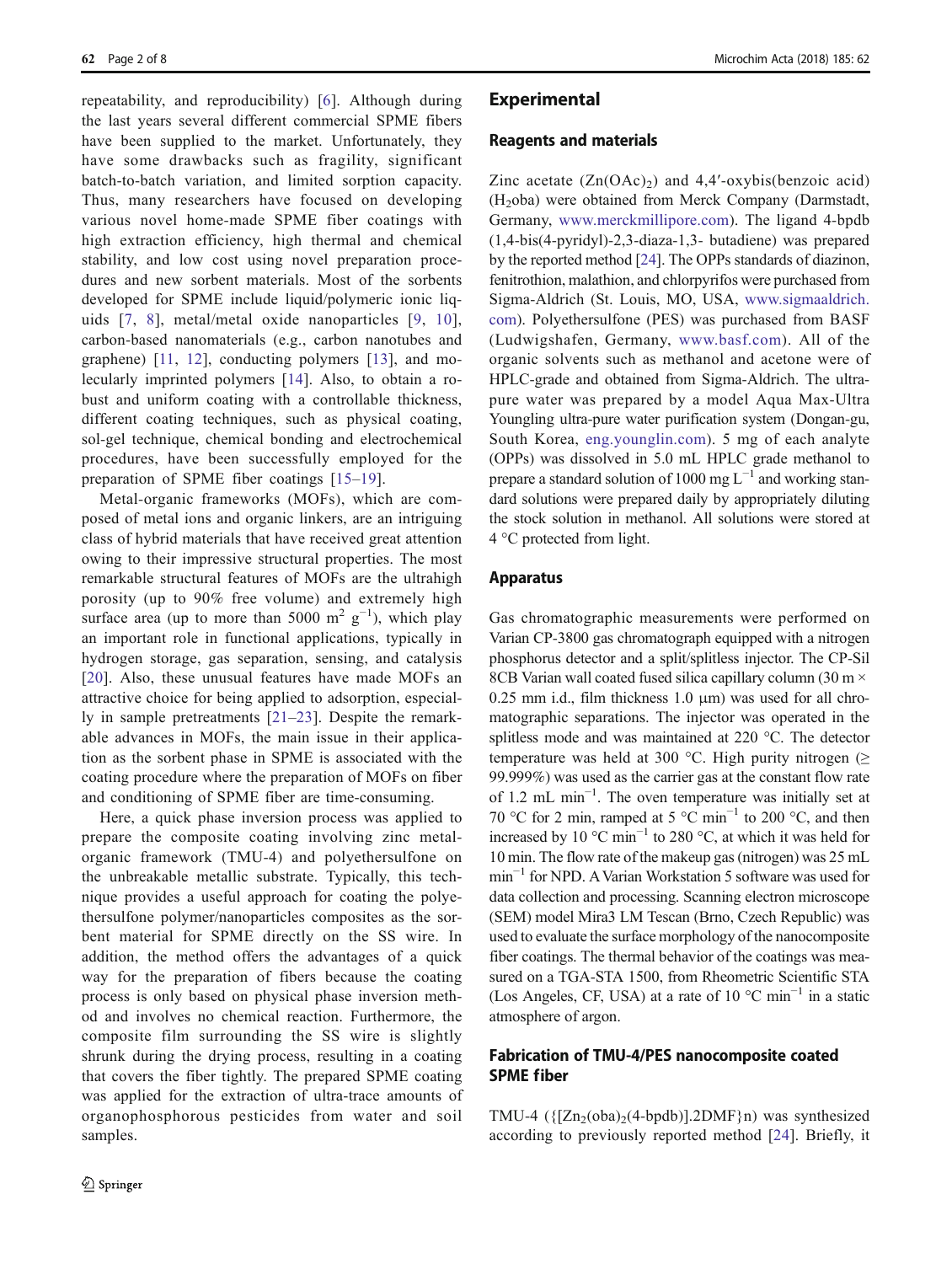was prepared by sono-chemical reaction of a mixture of  $Zn(OAc)_{2}$ <sup>2</sup>H<sub>2</sub>O, H<sub>2</sub>oba and N-donor ligand 4-bpdb for 60 min. Comparison between the simulated and experimental (resulting from the sono-chemical powder) powder X-ray diffraction (PXRD) pattern revealed that TMU-4 was successfully synthesized via sono-chemical reaction (Fig. S1). The TMU-4/PES nanocomposite coating was prepared via the phase inversion method. 0.1 g PES powder was first dissolved in 1.0 mL dimethylformamide (DMF) and stirred for 2 h at room temperature to obtain a solution containing 10 wt% PES. Then, 100 mg of TMU-4 powder was added to the above solution and it was sonicated until the suspension became completely dispersed and homogeneous. The SS wires with a length of 5.0 cm were used to fabricate the SPME fibers. Prior to coating, the SS wire was washed sequentially with acetone, methanol, and then gently with ultrapure water, and dried in the air. The TMU-4/PES suspension was then cast on the SS wire by dipping the tip 1.0 cm segment of the SS wire into the suspension. Afterwards, the coating was precipitated by immersing it into a coagulation bath of distilled water at room temperature for 2 h. The fiber was dried at room temperature. The coating thickness obtained after described coating procedure was around 30 μm. Then, the fiber was installed into the SPME device and was conditioned in the GC injection port under nitrogen flow at 220 °C until a stable GC baseline was obtained.

#### Headspace solid phase microextraction procedure

All SPME experiments were performed at the mode of headspace in the aqueous samples. To perform the extraction, 10 mL of a sample solution containing  $30\%$  w/v NaCl was placed in the 15-mL glass sample vial. Magnetic stirring with a Teflon-coated stir bar was used to stir the solution at the maximum rate (1200 rpm). The vial was sealed with a Teflon-faced septum and its temperature was adjusted to 75  $\pm$  1 °C. A thermostatic water bath was used to control the extraction temperature. The needle of the SPME holder was passed through the septum and the nanocomposite coated SPME fiber was pushed to be exposed to the headspace above the sample solution. After 40 min extraction, the fiber was removed from the vial and immediately inserted in to the GC inlet for thermal desorption at 220 °C in the splitless mode for 6 min.

#### Sample preparation

Water samples including well and farm waters were collected from Tehran farmlands. These samples were analyzed immediately after sampling without any pretreatment process. Soil samples were collected from a farmland. For the extraction of OPPs from soil samples, the following procedure was performed: after being air-dried at room temperature, 1.0 g of the soil sample was accurately weighed and placed into a centrifuge tube and was extracted with 2.0 mL of methanol for 20 min using a sonicator. Then, the mixture was centrifuged at 3000 rpm for 5 min. The supernatant liquid was filtered by PTFE syringe filter  $(13 \text{ mm}, 0.22 \text{ }\mu\text{m})$  to remove particles and was evaporated to dryness under nitrogen flow. Afterwards, the dry residue was re-dissolved in 100 μL of methanol and diluted with 10 mL of water and, then, the HS-SPME process was followed according to the method used for the water samples.

#### Data analysis and statistical methods

Response surface methodology (RSM) is a remarkably effective and efficient design of experimental technique for analyzing more than one factor at a time [\[25\]](#page-6-0). Many studies have indicated that it is useful for developing, improving and optimizing processes. Thus, here, the response surface methodology based on CCD was employed to simultaneously optimize the effective variables in extraction efficiency of the HS-SPME method. CCD consists of factorial points, star or axial points  $(\alpha)$  and center points. Therefore, the total number of design points needed (N) is determined by the following equation:

$$
N=2^f+2f+C_p
$$

Where f is the number of significant factors,  $2^f$ ,  $2f$ , and  $C_p$ are the number of the factorial points, axial points and center points, respectively. Here, a CCD consisting of an eightfactorial design with six star points positioned at  $\pm \alpha$  from the center of the experimental domain was performed. Also, the analysis of variances (ANOVA) was used to assess the influence of the main parameter and the interaction effects between them. To this end, design generation and statistical analyses were performed by means of the Design-Expert software 8.0.6 trial version (Stat-Ease Inc., MN, USA).

# Results and discussion

### Choice of materials

To utilize a material as a sorbent in SPME, it should be stable under extraction conditions, capable of interacting with target analytes through different mechanisms, robust, and of high thermal stability for GC applications. Most of the reported MOFs in the literature have not the mentioned features. Zn-based MOF (TMU-4) not only is stable at high temperatures and in most solvents but also it showed outstanding extraction efficiency due to rich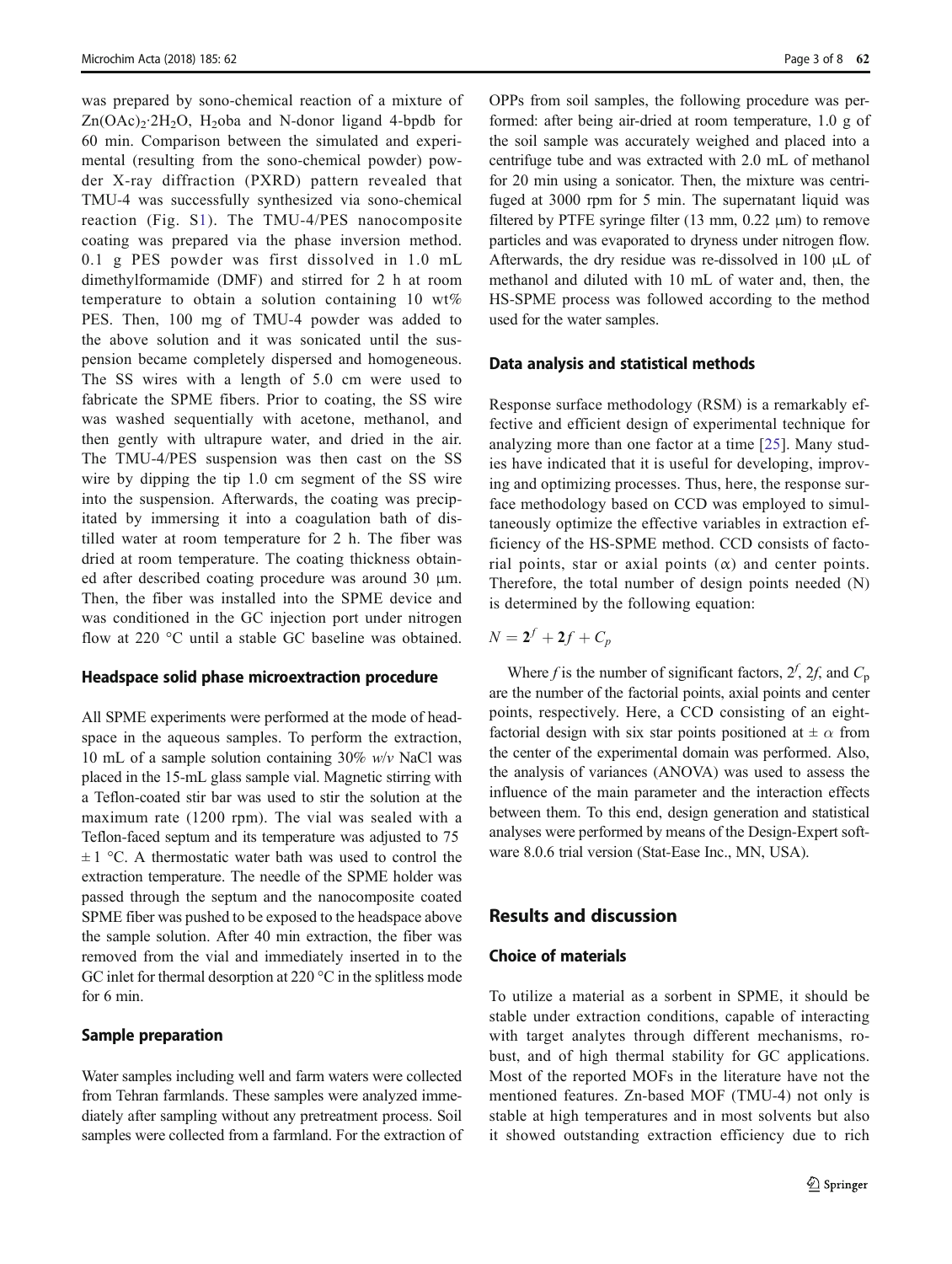$\pi$ - $\pi$  stacking interactions. In the coating, Zn-based MOF is the main adsorptive material and PES is used for adhesion of the coating on the SS substrate. Besides, PES can contribute to the extraction of the analytes due to π-π stacking interactions.

## Optimization of composition and characterization of fiber coating

The extraction ability of the TMU-4/PES composite coating was preliminarily evaluated in comparison with the PES coating under the same operation conditions. The coatings thickness was around 30 μm. As shown in Fig. 1, the extraction efficiency of the composite coating is much higher than that of PES, and it can be attributed to the high surface area and unique porous structure of TMU-4 and the rich  $\pi$  electron stacking of PES. In the next step, the ratio of MOF and PES concentrations during the nanocomposite preparation process was optimized to achieve the maximum extraction efficiency of the SPME fiber towards OPPs. Therefore, various concentrations of the PES solution including 5, 10, 15, and 20 wt% were prepared in 1 mL DMF. Then, 100 mg of the MOF powder was dispersed into these solutions and the coating process was followed according to the procedure described in section 2. 3. As can be seen in Fig. S2, the peak areas of OPPs rose up to 10 wt% PES. Thus, 10 wt% PES have a beneficial effect on the extraction of the analytes. Consequently, the synergistic effect of MOF and PES causes an increase in the response. The thermal gravimetric analysis shows that the coating is stable at temperatures below 310 °C (Fig. S3). The SEM images of the coating are shown in Fig. 2. The fiber surfaces became porous after coating, and the morphologies of the coatings on the fibers were relatively homogeneous.



Fig. 1 Comparison of the extraction performance for OPPs between PES coated fiber and TMU-4/PES coated fiber. Conditions: Extraction temperature, 70 °C; extraction time, 20 min; salt, 20%  $w/v$ ; stirring rate 1200 rpm, desorption temperature, 220 °C



Fig. 2 Scanning electron micrographs of coated SPME fiber

#### Optimization of HS-SPME procedure

There are various parameters that potentially affect the extraction performance of the HS-SPME-GC-NPD method. Based on OPPs properties and the literature regarding the improvement of the extraction efficiency of the analytes, variables such as extraction temperature, extraction time, salt addition (extraction parameters), and desorption temperature and time (desorption parameters) were selected as the most critical ones. Respective data and Figures (Fig. S4 and S5) are given in the Electronic Supporting Material. The following experimental conditions were found to give best results: (a) Extraction temperature of  $75 \pm 1$  °C; (b) Extraction time of 40 min; (c) NaCl addition of 30% w/v; (d) desorption temperature of 220  $^{\circ}$ C; (e) desorption time of 6 min.

Total peak area =  $+1.935 \times 10^7 - 1.272 \times 10^6$ A + 3.026  $\times 10^6$ B + 1.709  $\times 10^6$ C + 1.087  $\times 10^6$ AB + 22177.42AC−6.431  $\times 10^5$ BC-7.433  $\times 10^5$ A<sup>2</sup>-1.214  $\times 10^6 B^2$ 

#### Evaluation of method performance

The analytical evaluation parameters for HS-SPME of OPPs using the TMU-4/PES nanocomposite coated fiber including linear range with correlation coefficient  $(R^2)$ , limit of detection (LOD), limit of quantitation (LOQ), single fiber repeatability and fiber-to-fiber reproducibility were examined under the optimized conditions.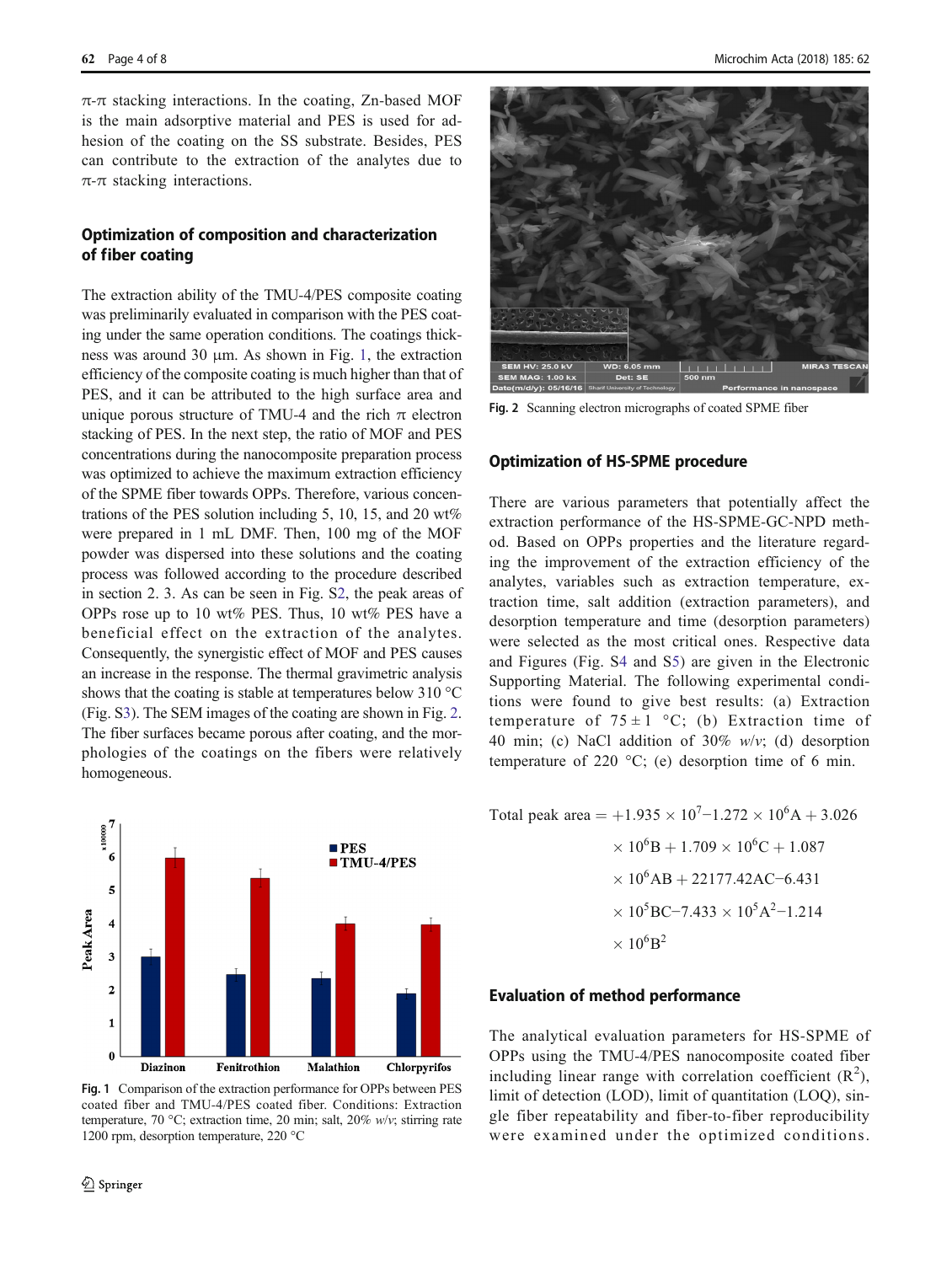<span id="page-4-0"></span>Table 1 Analytical characteristics of the HS-SPME-GC-NPD method for extraction and determination of OPPs

| Compound     | $\rm{LOD}^a$<br>$(\mu g L^{-1})$ | $\text{LOO}^{\text{b}}$<br>$(\mu g L^{-1})$ | $LR^{c}$ (µg $L^{-1}$ ) | $R^2$  | One fiber<br>repeatability<br>$(RSDd % n=5)$ | Fiber to fiber<br>reproducibility<br>(RSD % $n = 3$ ) |
|--------------|----------------------------------|---------------------------------------------|-------------------------|--------|----------------------------------------------|-------------------------------------------------------|
| Diazinon     | 0.005                            | 0.015                                       | $0.015 - 50$            | 0.9963 | 6.0                                          | 8.1                                                   |
| Fenitrothion | 0.006                            | 0.020                                       | $0.02 - 50$             | 0.9943 | 7.3                                          | 9.1                                                   |
| Malathion    | 0.008                            | 0.025                                       | $0.025 - 50$            | 0.9960 | 6.4                                          | 8.5                                                   |
| Chlorpyrifos | 0.008                            | 0.025                                       | $0.025 - 50$            | 0.9918 | 6.1                                          | 9.0                                                   |

a Limit of detection

<sup>b</sup> Limit of quantitation

<sup>c</sup> Linear range

<sup>d</sup> Relative standard deviation

Calibration curves were plotted using eight spiking levels of the target compounds at concentrations ranging from 0.015–50  $\mu$ g L<sup>-1</sup>. As can be seen in Table 1, the HS-SPME-GC-NPD method showed satisfactory linearity for all the tested analytes from the LOQs to 50  $\mu$ g L<sup>-1</sup>, with correlation coefficients above 0.9918. LODs and LOQs defined respectively as three and ten times the signal-tonoise-ratio were assayed by extracting an aqueous solution spiked at different levels. The values of LODs and LOQs were varying from 0.005 to 0.008  $\mu$ g L<sup>-1</sup> and 0.015 to 0.025  $\mu$ g L<sup>-1</sup>, respectively, which are satisfactory for the trace determination of analytes in the real samples. The repeatability of the method using the single nanocomposite coated fiber (run-to-run RSD), investigated by five replicate analyses, varied between 6.0 and 7.1%. The fiber construction reproducibility (fiber-to-fiber RSD) was also evaluated applying three different fibers prepared using the same way, and was found in the range of 8.1–9.1%. These results proved that the repeatability of the HS-SPME-GC method and also reproducibility of the fiber construction are reliable. The lifetime of the coating over time is an important factor in the SPME technique, which can affect the precision and accuracy of the analysis. To evaluate the endurance and reusability of the TMU-4/PES coated fiber, a single fiber was subjected to a series of

consecutive extractions for OPPs from aqueous solutions. The results showed that a single fiber can be used up to 100 headspace extraction/desorption cycles without any significant loss of its extraction performance (Fig. S6). Hence, 100 extraction/desorption cycles were assumed as the admissible lifetime of the fiber, which indicates the coating property is quite stable and robust.

#### Real sample analysis

The reliability and versatility of the HS-SPME methodology coupled to the GC-NPD system using the TMU-4/ PES nanocomposite coated fiber was evaluated by determining OPPS in water and soil samples collected from various sources. The analytical results and the typical chromatograms are shown in Table 2 and Fig. [3,](#page-5-0) respectively. As results show, no target OPPs were detected in the well water sample. However, diazinon was found in the farm water sample at a concentration of 0.9  $\mu$ g L<sup>-1</sup>. To evaluate the accuracy of the method, the recoveries of the OPPs were investigated by spiking the standard solution of the OPPs into the water samples at the concentrations of 2.0 and 5.0  $\mu$ g L<sup>-1</sup>. For each concentration level, five replicate experiments were performed. No target OPPs were detected in the soil sample. In order to

Well water Farm water Soil Compound C initial Added 2  $\mu$ g L<sup>-1</sup> Added 5  $\mu$ g L<sup>-1</sup> C initial Added 2  $\mu$ g L<sup>-1</sup> Added 5  $\mu$ g L<sup>-1</sup> C initial Added 5  $\mu$ g Kg<sup>-1</sup> Added 10  $\mu$ g Kg<sup>-1</sup> Recovery  $(\%$ RSD (%) Recovery  $(%$ RSD (%) Recovery (%) RSD (%) Recovery  $(\%$ RSD  $(\%)$ Recovery  $(%)$ RSD (%) Recovery  $(%)$ Diazinon ND<sup>a</sup> 95 6.7 93 8.3 0.9 95 7.7 93 6.6 ND 90 10.1 88 9.9 Fenitrothion ND 105 6.1 103 7.3 ND 92 5.9 108 7.8 ND 93 8.4 92 9.2 Malathion ND 94 5.9 95 9.1 ND 93 8.0 95 7.7 ND 92 7.9 90 9.7

Chlorpyrifos ND 92 8.4 91 6.8 ND 97 9.1 94 9.0 ND 91 8.8 94 8.9

Table 2 Analytical results for determination of OPPs in real samples

a Not detected

RSD (%)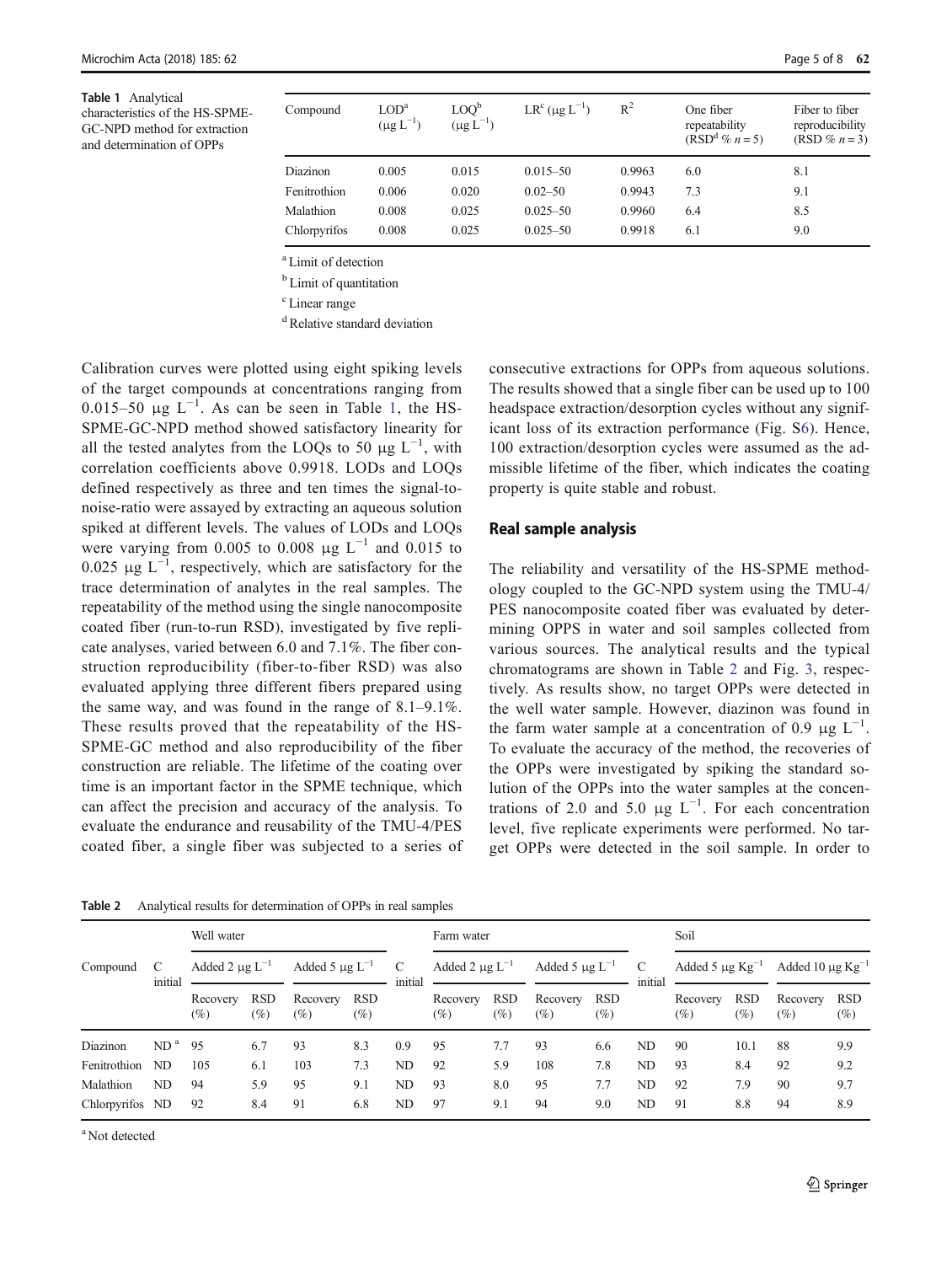<span id="page-5-0"></span>

Fig. 3 Typical GC-NPD chromatograms obtained by the method for farm water sample (a) blank sample (b) spiked sample with 2  $\mu$ g L<sup>-1</sup> of OPPs and (c) spiked with 5  $\mu$ g L<sup>-1</sup> of OPPs. (1) Diazinon;(2) Fenitrothion; (3) Malathion; (4) Chlorpyrifos

evaluate the accuracy of the method and potential matrix effects, 5 mL standard methanol solution of 10 and 20 μg  $L^{-1}$  OPPs mixture was added to 10 g of the soils to give a spiked level of 5 and 10  $\mu$ g kg<sup>-1</sup> for each of the target compounds. Extractions were performed after 2 h to ensure the solvent had evaporated. The relative recoveries of the method were expressed as the mean ratios between the amounts found and the ones spiked. As shown in Table [2](#page-4-0), satisfactory recoveries ranging from 88 to 108% were obtained by the TMU-4/PES coated fiber for all the studied analytes. The results showed the feasibility of the TMU-4/PES fiber for the HS-SPME of trace residues of OPPs in environmental samples.

## Comparison of the HS-SPME-GC-NPD method with other reported approaches

To evaluate the HS-SPME-GC-NPD method, it was compared with other reported methods in the literature for the extraction and determination of the organophosphorous pesticides. The results of the comparison are shown in Table 3. The data illustrate that the current method has comparable linear ranges, RSDs, relative recoveries, and extraction time with other reported methods and also the sensitivity of the current method is better than or comparable with that of other reported techniques. All of the results indicate that the procedure is a sensitive, reliable, and practical method for monitoring the OPPs in environmental samples.

# Conclusions

In summary, a new SPME coating (TMU-4/PES nanocomposite) was prepared by single-phase inversion on SS wire, and it was used for the extraction and preconcentration of ultra-trace amounts of organophosphorous pesticides from environmental water and soil samples prior to GC-NPD detection. The coated fiber showed high stability and reusability and can be used for more than 100 replicate extractions without measurable performance loss. Low selectivity may be its limitation. The experimental results presented clearly that the TMU-4/PES coating are suitable for the HS-SPME of OPPs. The combination of HS-SPME using nanocomposite coating with GC-NPD can achieve low LODs, and can be applied to determine OPPs and other volatile or semi-volatile compounds in environmental samples.

Table 3 Comparison of the new method with other extraction and microextraction techniques for determination of OPPs in water samples

| Extraction method  | LOD $(\mu g L^{-1})$ | Detection<br>method | Relative<br>recovery $(\% )$ | RSD%          | Extr. time<br>(min) | Ref.               |
|--------------------|----------------------|---------------------|------------------------------|---------------|---------------------|--------------------|
| $HF-I.PMEa$        | $0.006 - 0.200$      | GCMS                | 68.2-88.9                    | $4.6 - 6.8$   | 30                  | [26]               |
| SPE <sup>b</sup>   | $0.05 - 0.13$        | $G$ $NPD$           | $93.8 - 104.5\%$             | $2.9 - 4.3$   | -                   | [27]               |
| $L$ PME-SFO $c$    | $0.01 - 0.04$        | $G$ $F$ $PD$        | $96 - 104\%$                 | $3.5 - 8.9$   | 20                  | [28]               |
| DLIME <sup>d</sup> | $0.003 - 0.02$       | $G$ $F$ $PD$        | 78.9-107                     | $4.6 - 6.5$   | 3                   | [29]               |
| $HS-SPMEe$         | $0.02 - 0.03$        | GCMS                | $97 - 105$                   | $8.0 - 9.0$   | 45                  | [30]               |
| $DI-SPMEf$         | $0.016 - 0.021$      | $G$ $NPD$           | $92 - 98$                    | $11.0 - 12.0$ | 30                  | $\lceil 31 \rceil$ |
| MSPE <sup>g</sup>  | 0.0010-0.0019        | GC-iECD             | 78-108                       | $6.2 - 8.3$   | 10                  | $[32]$             |
| <b>HS-SPME</b>     | $0.01 - 0.09$        | GC-MS               | $101 - 106$                  | $4.3 - 9.2$   | 60                  | $[33]$             |
| <b>HS-SPME</b>     | $0.005 - 0.008$      | <b>GC-NPD</b>       | 88-108                       | $5.9 - 10.1$  | 40                  | This study         |

<sup>a</sup> Hollow fiber liquid-phase microextraction

<sup>b</sup> Solid-phase extraction

<sup>c</sup> Liquid-phase microextraction based on solidification of a floating drop

<sup>d</sup> Dispersive liquid-liquid microextraction

e Headspace solid-phase microextraction

f Direct immersion solid-phase microextraction

<sup>g</sup> Magnetic solid-phase extraction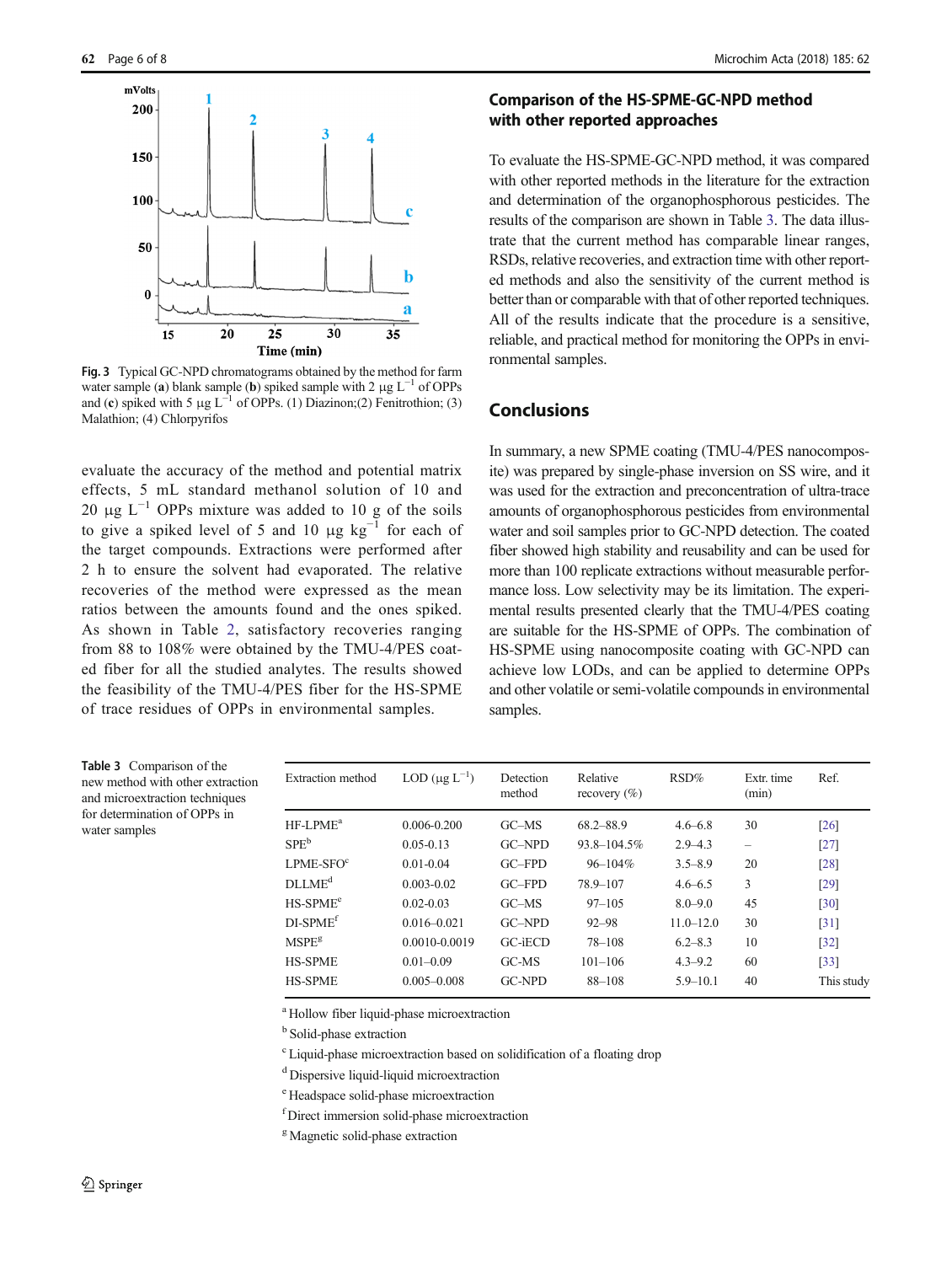<span id="page-6-0"></span>Acknowledgements The authors gratefully acknowledge the financial support from Iran Nanotechnology Initiative Council and Tarbiat Modares University.

Compliance with ethical standards The author(s) declare that they have no competing interests.

## References

- 1. Seebunrueng K, Santaladchaiyakit Y, Srijaranai S (2014) Vortexassisted low density solvent liquid-liquid microextraction and saltinduced demulsification coupled to high performance liquid chromatography for the determination of five organophosphorus pesticide residues in fruits. Talanta 132:769–774. [https://doi.org/10.](https://doi.org/10.1016/j.talanta.2014.10.020) [1016/j.talanta.2014.10.020](https://doi.org/10.1016/j.talanta.2014.10.020)
- 2. Nan J, Wang J, Piao X, Yang C, Wu X, Quinto M, Li D (2015) Novel and rapid method for determination of organophosphorus pesticide residues in edible fungus using direct gas purge microsyringe extraction coupled on-line with gas chromatography-mass spectrometry. Talanta 142:64–71. [https://](https://doi.org/10.1016/j.talanta.2015.04.035) [doi.org/10.1016/j.talanta.2015.04.035](https://doi.org/10.1016/j.talanta.2015.04.035)
- 3. Arthur CL, Pawliszyn J (1990) Solid phase microextraction with thermal desorption using fused silica optical fibers. Anal Chem 62(19):2145–2148. <https://doi.org/10.1021/ac00218a019>
- 4. Ghaemi F, Amiri A, Yunus R (2014) Methods for coating solidphase microextraction fibers with carbon nanotubes. TrAC - Trend Anal Chem 59:133–143. <https://doi.org/10.1016/j.trac.2014.04.011>
- 5. Ouyang G, Vuckovic D, Pawliszyn J (2011) Nondestructive sampling of living systems using in vivo solid-phase microextraction. Chem Rev 111(4):2784–2814. <https://doi.org/10.1021/cr100203t>
- 6. Spietelun A, Kloskowski A, Chrzanowski W, Namieśnik J (2013) Understanding solid-phase microextraction: key factors influencing the extraction process and trends in improving the technique. Chem Rev 113(3):1667–1685. <https://doi.org/10.1021/cr300148j>
- 7. Ho TD, Joshi MD, Silver MA, Anderson JL (2012) Selective extraction of genotoxic impurities and structurally alerting compounds using polymeric ionic liquid sorbent coatings in solidphase microextraction: alkyl halides and aromatics. J Chromatogr A 1240:29–44. <https://doi.org/10.1016/j.chroma.2012.03.080>
- 8. Hsieh YN, Huang PC, Sun IW, Whang TJ, Hsu CY, Huang HH, Kuei CH (2006) Nafion membrane-supported ionic liquid-solid phase microextraction for analyzing ultra trace PAHs in water samples. Anal Chim Acta 557(1–2):321–328. [https://doi.org/10.1016/j.](https://doi.org/10.1016/j.aca.2005.10.019) [aca.2005.10.019](https://doi.org/10.1016/j.aca.2005.10.019)
- 9. Amanzadeh H, Yamini Y, Moradi M (2015) Zinc oxide/polypyrrole nanocomposite as a novel solid phase microextraction coating for extraction of aliphatic hydrocarbons from water and soil samples. Anal Chim Acta 884:52–60. <https://doi.org/10.1016/j.aca.2015.05.018>
- 10. Feng J, Sun M, Liu H, Li J, Liu X, Jiang S (2010) Au nanoparticles as a novel coating for solid-phase microextraction. J Chromatogr A 1217(52):8079–8086. <https://doi.org/10.1016/j.chroma.2010.10.089>
- Wu F, Lu W, Chen J, Liu W, Zhang L (2010) Single-walled carbon nanotubes coated fibers for solid-phase microextraction and gas chromatography–mass spectrometric determination of pesticides in tea samples. Talanta 82(3):1038–1043. [https://doi.org/10.1016/](https://doi.org/10.1016/j.talanta.2010.06.016) [j.talanta.2010.06.016](https://doi.org/10.1016/j.talanta.2010.06.016)
- 12. Zhang S, Du Z, Li G (2011) Layer-by-layer fabrication of chemicalbonded graphene coating for solid-phase microextraction. Anal Chem 83(19):7531–7541. <https://doi.org/10.1021/ac201864f>
- 13. Bagheri H, Mir A, Babanezhad E (2005) An electropolymerized aniline-based fiber coating for solid phase microextraction of phenols from water. Anal Chim Acta 532(1):89–95. [https://doi.org/10.](https://doi.org/10.1016/j.aca.2004.10.040) [1016/j.aca.2004.10.040](https://doi.org/10.1016/j.aca.2004.10.040)
- 14. Barahona F, Turiel E, Martín-Esteban A (2011) Supported liquid membrane-protected molecularly imprinted fibre for solid-phase microextraction of thiabendazole. Anal Chim Acta 694(1–2):83– 89. <https://doi.org/10.1016/j.aca.2011.03.052>
- 15. Aziz-Zanjani MO, Mehdinia A (2014) A review on procedures for the preparation of coatings for solid phase microextraction. Microchim Acta 181(11):1169–1190. [https://doi.org/10.1007/](https://doi.org/10.1007/s00604-014-1265-y) [s00604-014-1265-y](https://doi.org/10.1007/s00604-014-1265-y)
- 16. Chen J, Zou J, Zeng J, Song X, Ji J, Wang Y, Ha J, Chen X (2010) Preparation and evaluation of graphene-coated solid-phase microextraction fiber. Anal Chim Acta 678(1):44–49. [https://doi.](https://doi.org/10.1016/j.aca.2010.08.008) [org/10.1016/j.aca.2010.08.008](https://doi.org/10.1016/j.aca.2010.08.008)
- 17. Matin AA, Biparva P, Amanzadeh H, Farhadi K (2013) Zinc/ aluminum layered double hydroxide–titanium dioxide composite nanosheet film as novel solid phase microextraction fiber for the gas chromatographic determination of valproic acid. Talanta 103: 207–213. <https://doi.org/10.1016/j.talanta.2012.10.034>
- Zhang S, Yang Q, Wang W, Wang C, Wang Z (2016) Covalent bonding of metal–organic Framework-5/graphene oxide hybrid composite to stainless steel fiber for solid-phase microextraction of Triazole fungicides from fruit and vegetable samples. J Agric Food Chem 64(13):2792–2801. [https://doi.org/10.1021/acs.jafc.](https://doi.org/10.1021/acs.jafc.5b05831) [5b05831](https://doi.org/10.1021/acs.jafc.5b05831)
- 19. Mohammadkhani E, Yamini Y, Rezazadeh M, Seidi S (2016) Electromembrane surrounded solid phase microextraction using electrochemically synthesized nanostructured polypyrrole fiber. J Chromatogr A 1443:75–82. [https://doi.org/10.1016/j.chroma.](https://doi.org/10.1016/j.chroma.2016.03.067) [2016.03.067](https://doi.org/10.1016/j.chroma.2016.03.067)
- 20. Zhu Q-L, Xu Q (2014) Metal-organic framework composites. Chem Soc Rev 43(16):5468–5512. [https://doi.org/10.1039/](https://doi.org/10.1039/C3CS60472A) [C3CS60472A](https://doi.org/10.1039/C3CS60472A)
- 21. Cui X-Y, Gu Z-Y, Jiang D-Q, Li Y, Wang H-F, Yan X-P (2009) In situ hydrothermal growth of metal−organic framework 199 films on stainless steel fibers for solid-phase microextraction of gaseous benzene homologues. Anal Chem 81(23):9771–9777. [https://doi.org/](https://doi.org/10.1021/ac901663x) [10.1021/ac901663x](https://doi.org/10.1021/ac901663x)
- 22. Y-Y W, Yang C-X, Yan X-P (2014) Fabrication of metal–organic framework MIL-88B films on stainless steel fibers for solid-phase microextraction of polychlorinated biphenyls. J Chromatogr A 1334:1–8. <https://doi.org/10.1016/j.chroma.2014.01.079>
- 23. L-Q Y, Yan X-P (2013) Covalent bonding of zeolitic imidazolate framework-90 to functionalized silica fibers for solid-phase microextraction. Chem Comun 49(21):2142–2144. [https://doi.org/](https://doi.org/10.1039/C3CC00123G) [10.1039/C3CC00123G](https://doi.org/10.1039/C3CC00123G)
- 24. Masoomi MY, Morsali A, Junk PC (2014) Ultrasound assisted synthesis of a Zn(ii) metal-organic framework with nano-plate morphology using non-linear dicarboxylate and linear N-donor ligands. RSC Adv 4(88):47894–47898. [https://doi.org/10.1039/](https://doi.org/10.1039/C4RA09186H) [C4RA09186H](https://doi.org/10.1039/C4RA09186H)
- 25. Bezerra MA, Santelli RE, Oliveira EP, Villar LS, Escaleira LA (2008) Response surface methodology (RSM) as a tool for optimization in analytical chemistry. Talanta 76(5):965–977. [https://doi.](https://doi.org/10.1016/j.talanta.2008.05.019) [org/10.1016/j.talanta.2008.05.019](https://doi.org/10.1016/j.talanta.2008.05.019)
- 26. Chen P-S, Huang S-D (2006) Determination of ethoprop, diazinon, disulfoton and fenthion using dynamic hollow fiber-protected liquid-phase microextraction coupled with gas chromatography–mass spectrometry. Talanta 69(3):669–675. [https://doi.org/10.1016/j.](https://doi.org/10.1016/j.talanta.2005.10.042) [talanta.2005.10.042](https://doi.org/10.1016/j.talanta.2005.10.042)
- 27. Ballesteros E, Parrado MJ (2004) Continuous solid-phase extraction and gas chromatographic determination of organophosphorus pesticides in natural and drinking waters. J Chromatogr A 1029(1– 2):267–273. <https://doi.org/10.1016/j.chroma.2003.12.009>
- 28. Khalili-Zanjani MR, Yamini Y, Yazdanfar N, Shariati S (2008) Extraction and determination of organophosphorus pesticides in water samples by a new liquid phase microextraction-gas